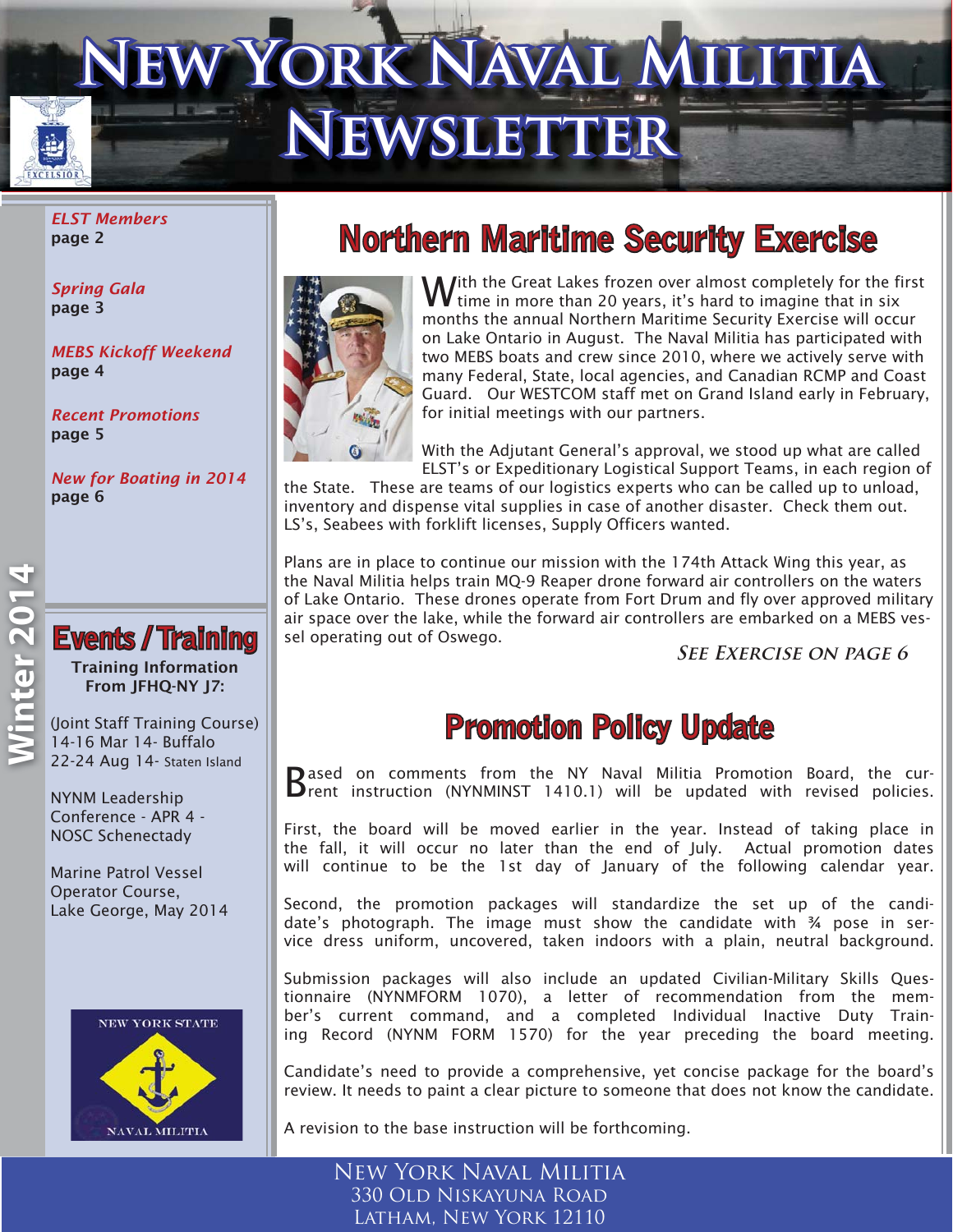### **Call for ELST Members**

What do all operations have in common? Logistics!<br>W Logistics sustain operations. Similarly, planning sustains logistics. As a result, this article describes planning to better organize the vast logistical talents of the New York Naval Militia (NYNM) into pre-defined teams of personnel that can rapidly provide well-defined logistics capabilities during future activations.

In particular, expeditionary logistics require planning for operations in remote locations under adverse conditions. The United States Navy recognized this by establishing a Navy Expeditionary Logistics Support Group in 1993 to ensure it possessed the plans and units required to respond, "Anytime, Anywhere," as implied as its motto. Nearly entirely comprised of Navy Reservists, NAVELSG has successfully supported numerous emergent and sustained operations located around the world.

The New York Naval Militia (NYNM) recently established a similar group of Expeditionary Logistics Support Teams (ELSTs) under the leadership of its Regional Commanders. As compared to the admirable, but ad-hoc, logistics support that the NYNM has provided recent operations, the ELSTs offer predefined teams of personnel who can immediately "fall in" on Division of Military and Naval Affairs (DMNA) supplied facilities and equipment as necessary to rapidly establish expeditionary logistics. This provides known capabilities that Joint Force Commanders can proactively incorporate into their operational planning. In fact, the Adjutant General recently highlighted expeditionary logistics as one of the most important capabilities that the NYNM could offer DMNA.

Each ELST includes ten personnel as follows as necessary to independently support the around-the-clock "port and starboard" operations of a warehouse of up to 2,500 square feet:

- An OIC at the E7 to O5 level and AOIC at the E7 to O4 level;

- Two stock record keepers at the E6 to E7 level;
- Four warehouse personnel at the E3 to E6 level, and;
- Two equipment operators at the E3 to E6 level.

While Supply and Seabee Rates, Designators and similar Military Occupational Specialties (MOS) make excellent ELST candidates, ELST members can be any Rate, Designator or MOS provided they possess the required experience. For example, many NYNM members either have or currently do support warehouse operations or possess a commercial driver's or forklift license as a result of current or past military or civilian assignments. Candidates must be a member of the NYNM, but need not drill in New York State. Out of State drillers will be aligned with an ELST located near their home of record. Also, joining an ELST does not absolutely require activating if called, just being among the first called during an activation. Activated members will receive State military pay and allowances comparable to their current Federal military pay and allowances. Refer to NYNM INST 5401.3, which is available at http://dmna.ny.gov/ nynm/?id=forms , for additional details.

So far, the NYNM has recruited approximately half of the at least six ELSTs that it hopes to establish by the end of this year under the leadership of LCDR Kevin Fernandez in SOUTHCOM, LTJG Steve Carroll in WESTCOM and EOC(SCW) Christopher Bidwell in NORTHCOM. Additional candidates interested in joining an ELST should e-mail CAPT Mike Perry at NYNMN4@yahoo.com. Be certain to include your complete contact data, home address, current unit and NOSC information and summary of any current or previous warehouse, forklift and or truck driving experience that you may have to offer.

### **Training raining**

### 2014 Exercise Update:

Homeland Response Force Exercise Evaluation (HRF EXEVAL), to take place at Oriskany, 28 April to 03 May 2014.

Expeditionary Logistics Support Team TTX, at the Bronx, in June or July 2014. Date TBD.

Northern Border Security Exercise at Rochester, Buffalo, and Oswego, 14-15 August 2014

### Joint Training:

The Joint Force Headquarters – New York (JFHQ-NY) training directorate has scheduled the Joint Staff Training Course for Brooklyn, 22-24 AUG14. This course is for E5-O5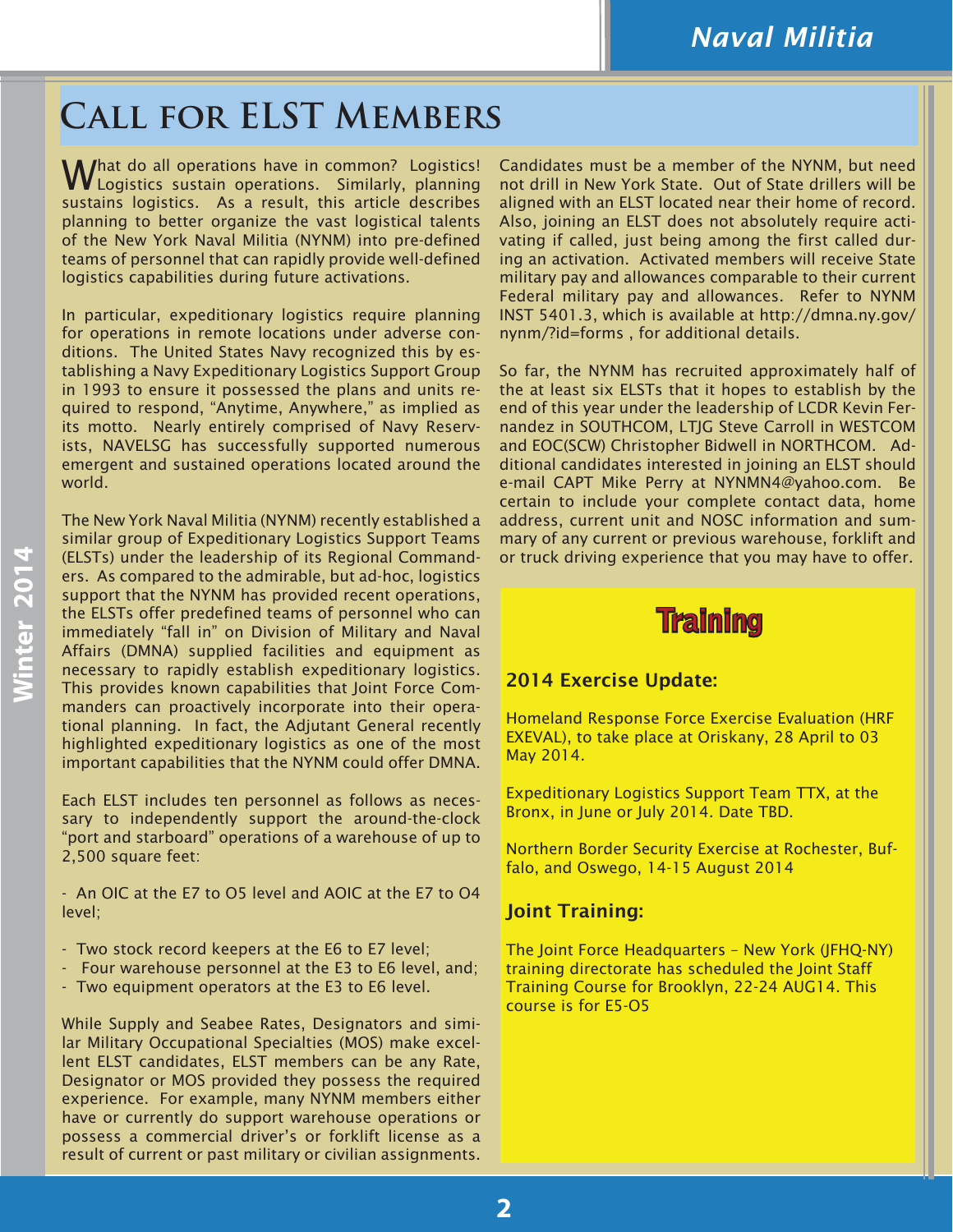## **Commander's Spring Gala MEBS Update**



NOSC Schenectady and the Capital Dis-trict Maritime Center are sponsoring the Commanders Spring Formal, to take place 4 APR 14. See details at this website: http://themaritimecenter.org/specialevents/

### **NYS DMV Photo Document 'Veteran' Status**

If you are a qualified U.S. military veters<br>charged, and you have a NYS driver lice<br>driver photo ID card, you can have the<br>upper left hand of your photo document. f you are a qualified U.S. military veteran, who was honorably discharged, and you have a NYS driver license, learner permit or nondriver photo ID card, you can have the word "Veteran" printed on the

There is no additional fee for the veteran status designation on your document, but all regular transaction fees will apply.

To apply for the veteran status designation: Click here: http://www.dmv.ny.gov/armedforces.htm#vetstat

You must send or provide proof of an honorable discharge. If you apply by mail, send a photocopy of the proof(s). If you apply at a DMV office, you must show the original proof(s), which will be returned to you. Acceptable proofs are:

- a U.S. Department of Defense Form DD-214 that indicates an honorable discharge, or
- a form DD-215 that indicates an honorable discharge, or an Honorable Discharge form WD AGO 53, WD AGO 55, WD AGO 53-55, NAVPERS 553, NAVMC 78PD or NAVCG 553, or - an "Enlisted Separation Paper."

You can apply for the veteran status designation when you renew your driver license by mail using your renewal notice (MV-2) and a photocopy of your proof of honorable discharge.

You can apply at a DMV office for a renewal or a replacement document with the veteran status designation. Use the Application for Driver License or Non-Driver ID form MV-44.

The veteran status will be printed on all of your future NYS DMV photo documents.

MEBS Update: MEBS will kick off the boating season with a training session on the weekend of 26-27 April 2014, at Leeds, N.Y. This Saturday and Sunday event will allow MEBS personnel to meet their fellow operators, learn the standardized procedures, get underway on the Hudson River, and then deploy the boats across the state for the boating season. In addition, proficiency training dates are available for underway boat operations in each of the state's Joint Operating Areas. Members are encouraged to participate.



### **Public Affairs**

We encourage all members of the<br>WN.Y. Naval Militia to promote the force. We have the Naval Militia website, Facebook page, Guard Times magazine, and of course this Newsletter. We ask that member's submit quality photographs of our people in action to carlzeilman@gmail.com or to: NYNavalMilitia@aol.com

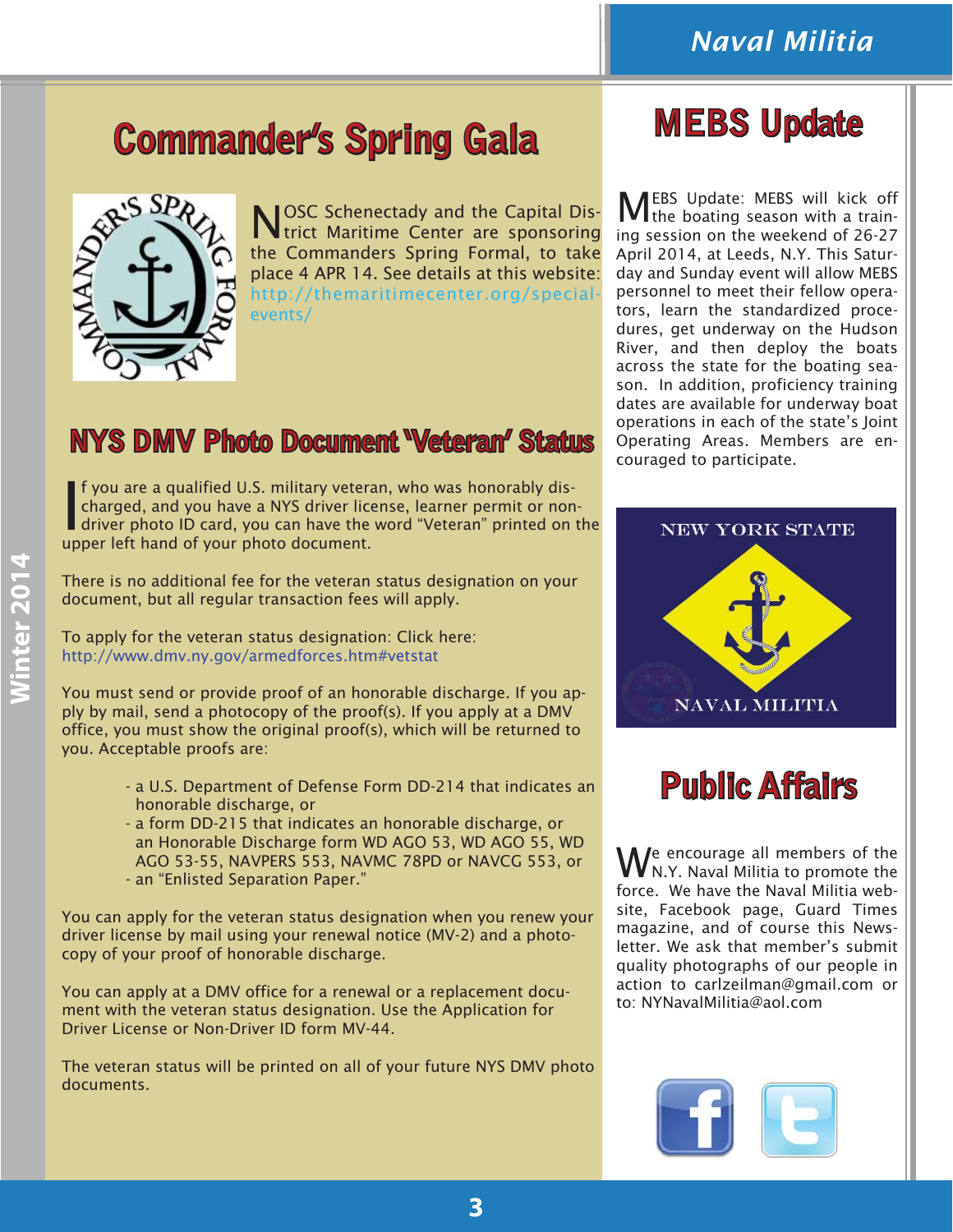### **Naval Militia**

## **MEBS** Kick-Off Weekend 2014



Spring is the beginning of traditional boating the season in New York State. For our MEBS coxswains and



### APRIL 26-27 2014

**New York State Armory** State Route 23, Leeds, New York (Exit 21 of the NYS Thruway)

Sign Up: with Petty Officer Garrett Aldershoff @ 518-786-4584 or Garrett.i.aldershoff@navy.mil

New York State Military Emergency Ecat Service 330 Old Niskayuna Road, Latham, N.Y. 12110





All MEBS personnel are encouraged to attend. Meet your fellow boat crew operators and enjoy a weekend in the Catskills. 30 slots are available.

**FOCUS TOPICS:** 

-Underway Operations

-Boat Launching and Recovery

-Towing

-Navigation

-Electronics and Radio

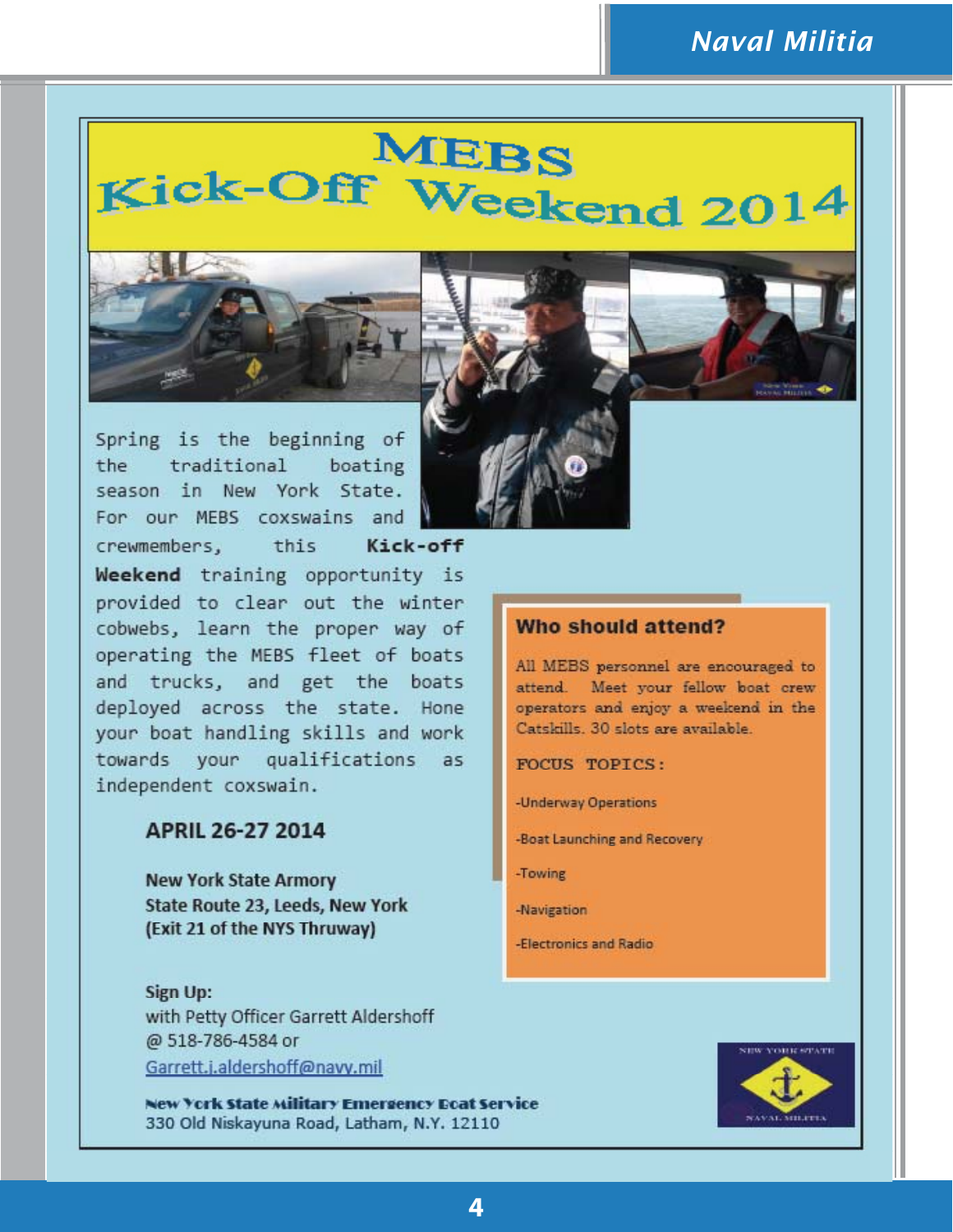### **Join The Military Association of New York State**



The Military Association of New York (MANY), in conjunction with the National Guard Association of the United States (NGAUS), represents the interests of its members in the New York Army and Air National Guard, New York Naval Militia and New York Guard in the State Legislature, Congress and Executive Branch. Learn more by clicking here.

(MANY), supports its members by promoting the military policies of the United States and State of New York. MANY assists the development of National and State defense through a professional, well

trained and readily available organized State Militia. MANY is the oldest organized Military State Association in the country. Membership in MANY is open to all Officers and Warrant Officers in the four components of the New York Military Forces (New York Army National Guard, New York Air National Guard, New York Naval Militia and the New York Guard). Visit the MANY website: www.m-a-n-y.org for more information.

### **Recent Promotions ecent**

**RUST Promoted to Colonel**



*Christopher Rust was promoted to the rank Colonel, on Dec 7, 2013 at the West Point Club, USMA. Col. Rust is seen with With MajGen Wolf.*

**Fenty Promoted to Communications Senior Chief**



*Robert Fenty, Jr. was promoted to Interior Communications Senior Chief, on January 24, 2014 at the SUNY Maritime College, Bronx, NY Senior Chief Fenty is seen with With MajGen Wolf and COL Rust.*

### **MACH Promoted to Force Master Chief**



*Force Master Chief Charles Mach is seen at his swearing-in ceremony held on Saturday, January 4 in Schenectady.*